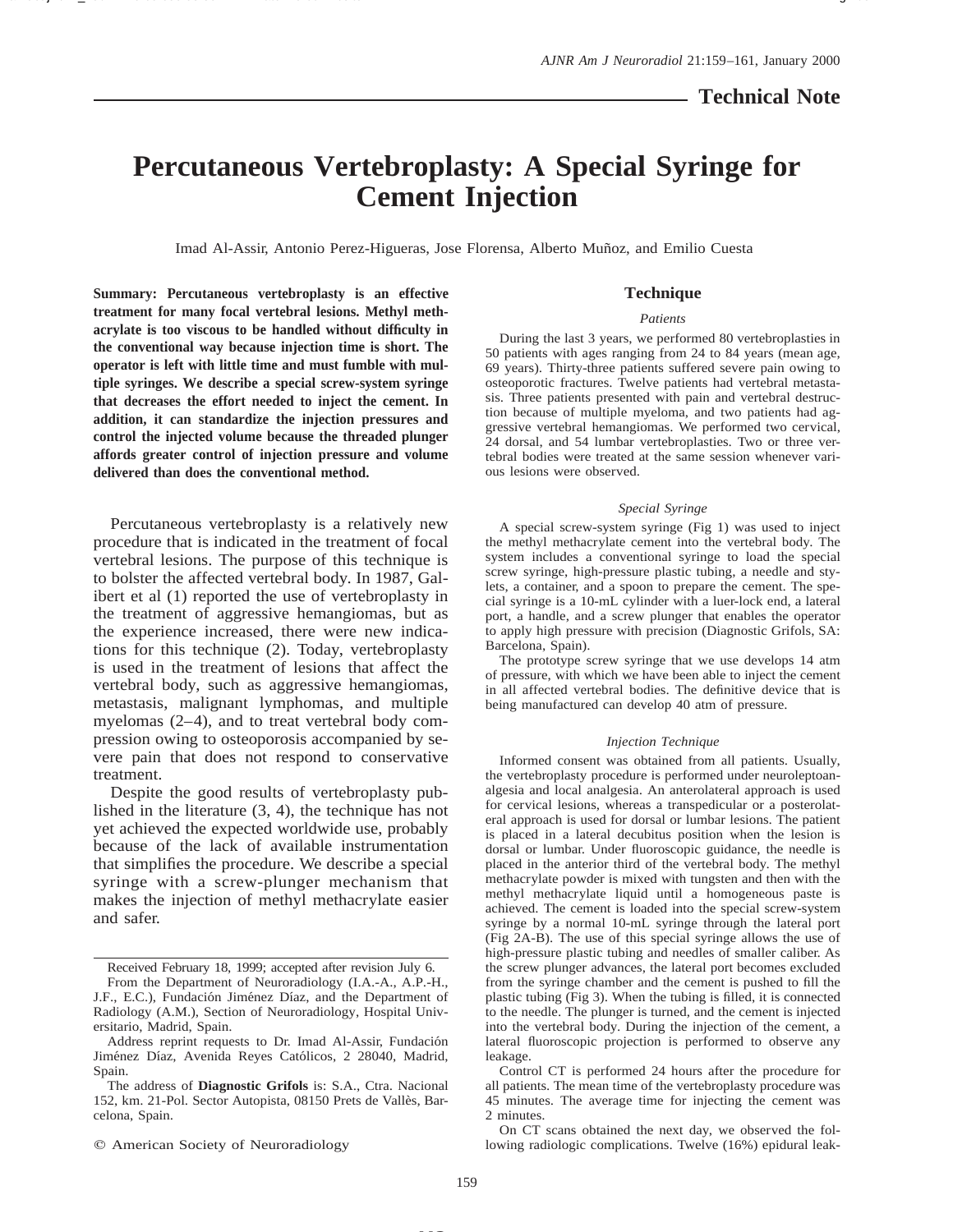

Fig 1. Material used in vertebroplasty. 1, special screw system syringe (A, handle; B, luer-lock end; C, lateral port; D, screw plunger); 2, high-pressure plastic tubing; 3, 10-mL syringe; 4, 14 gauge needle; 5, short stylet; 6, long stylet; 7, container in which to mix cement; 8, spoon.

ages occurred, most during our early experience. With more experience using the special syringe, the incidence of leakage became less frequent. We did not observe clinical complications associated with these leaks. Three (3.75%) interdiscal leakages were observed that were asymptomatic. Two (2.5%) intervertebral foramina leakages, one of which produced transient sciatica that disappeared 1 week later, were observed. Three (3.75%) paravertebral leakages occurred, with no clinical consequence.

## **Discussion**

Percutaneous vertebroplasty represents an effective treatment in vertebral lesions that cause pain and fractures (2, 3, 5, 6). It provides immediate and long-term pain relief (6). Vertebroplasty may be used alone or in combination with other methods, such as surgery, chemotherapy, and radiotherapy (5).

Although the vertebroplasty was first described in the mid 1980s (2), it has not yet achieved the expected widespread practice, probably because of



Fig 3. Plastic tubing (thin arrow) and needle (crossed arrow) are connected to the syringe. As the screw plunger (thick arrow) is turned, the cement is advanced into the plastic tubing and then into the needle. The lateral port (short arrow) is excluded from the syringe chamber as the plunger advances. One hand holds the syringe by the handle, and the other turns the screw plunger.

the difficulty of injecting the methyl methacrylate into the vertebral body. To overcome this problem, small-volume syringes are used to decrease the required force during injection. Authors report on the use of various 1- to 3-mL syringes to perform the injection into the vertebral body (7, 8). Some propose the use of a special handle to reduce the effort required to inject the cement (2, 3). The procedure must be done rapidly to avoid solidification of the cement (3).

Using the 10-mL new special screw syringe proposed herein, it is not necessary to use various syringes for one vertebral body. This saves valuable time, considering that the methyl metacrylate solidifies rapidly (3).

The screw-plunger system develops a high pressure that enables us to inject the cement without applying human force. This increase of pressure does not increase the risk of cement leakage be-



Fig 2. Special screw system syringe connected to the 10-mL syringe.

A, Before loading, the cement within the conventional syringe that is connected to the lateral port (thin arrow) can be seen. Notice the screw system plunger (thick arrow).

B, After loading, the cement within the special screw system syringe (asterisks), can be seen. The empty conventional syringe is still placed in the lateral port.